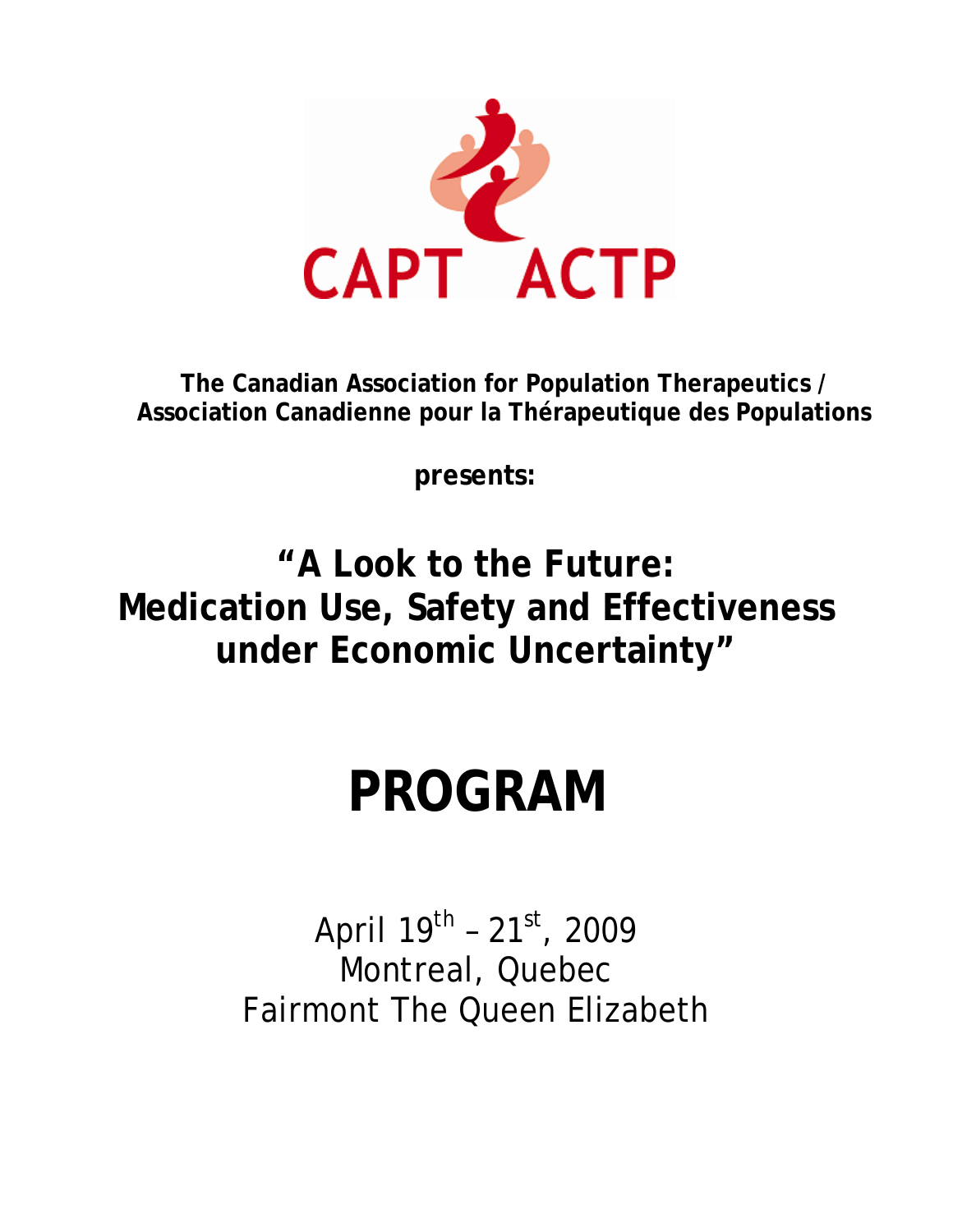**(Inside Front Cover)** 

# **CAPT MISSION & VISION**

The CAPT Mission is to advance population-based research of therapeutic interventions to improve the health outcomes of Canadians by:

- Bringing together diverse perspectives
- Facilitating open exchange of ideas and collaboration, and
- Influencing policy and practice

The CAPT Vision is to become the recognized Canadian leader for linking population-based therapeutic research, policy and practice to optimize health outcomes.

# **CAPT 2009 SCIENTIFIC & ORGANIZING COMMITTEE:**

Lori-Jean Manness, Merck Frosst Canada Ltd. Colleen Metge, University of Manitoba Nicole Mittmann, Sunnybrook and Women's College HSC Nigel Rawson (Chair), GlaxoSmithKline Canada & CAPT President-elect Angela Rocchi, Axia Research Kris Schindel, CAPT Secretariat Judith Soon, University of British Columbia and CAPT President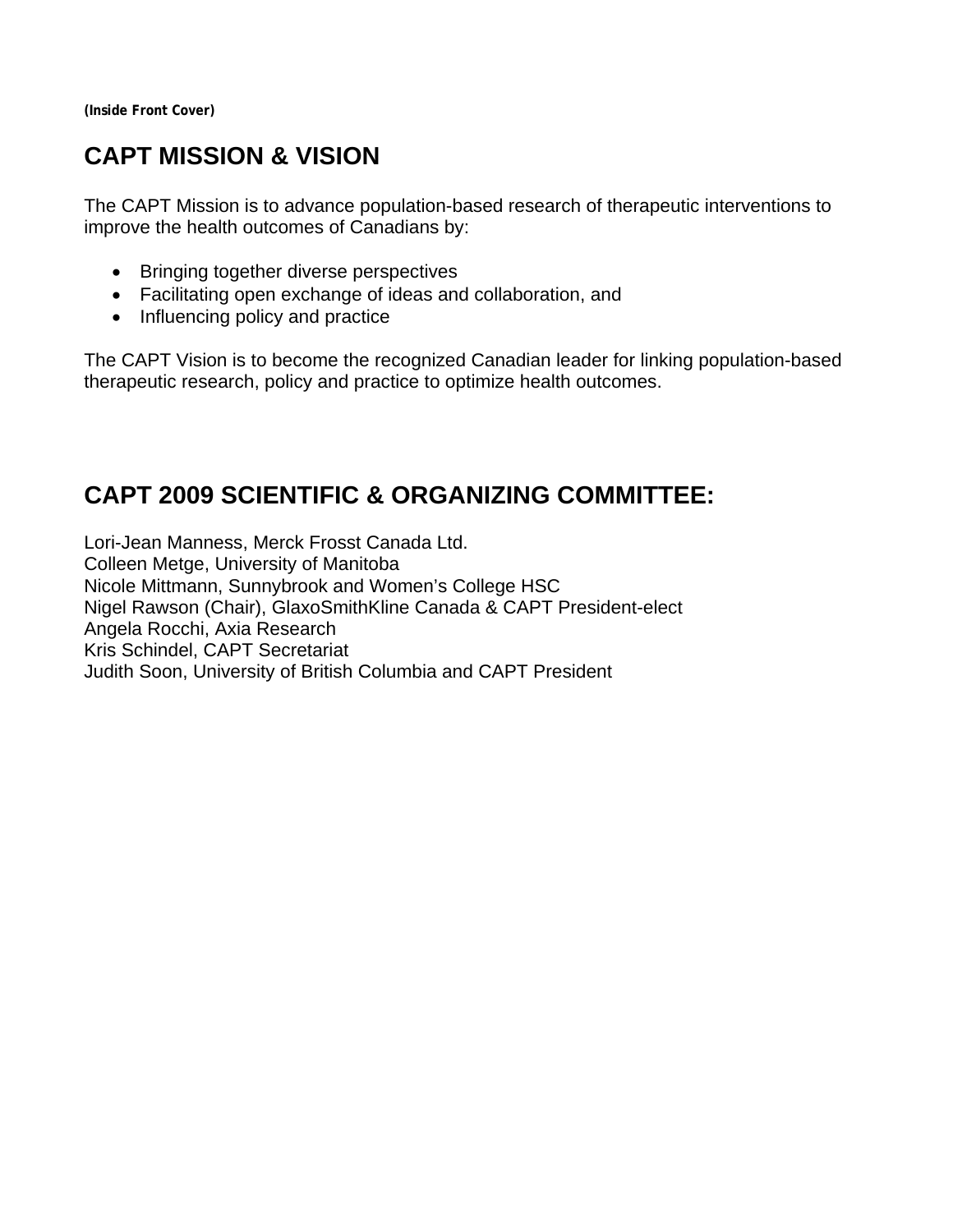# **Message from the President**

We are pleased that you have joined Canadian academic researchers, federal and provincial policy-makers, pharmaceutical industry representatives and other experts at the annual Canadian Association for Population Therapeutics conference being held on April 19 - 21, 2009 at the Fairmont The Queen Elizabeth Hotel in Montreal, QC.

This past year has been an exciting one for CAPT, as Board members undertook a Strategic Planning Initiative, as well as a survey of the membership and interviews with key stakeholders. This process has not only facilitated the development of a new mission and vision for our association, but also has re-invigorated the valuable legacy of the CAPT Annual Conference. Over the next few days, enjoy meeting experts from across Canada as you listen to provocative presentations, peruse the posters, and are entertained at dinner with the *Magic of the Big Top*!

Judith Soon CAPT President

# **CAPT 2009 Conference Overview**

Welcome to the 2009 CAPT/ACTP conference! The title of this year's conference, "A Look to the Future: Medication Use, Safety and Effectiveness under Economic Uncertainty" is highly relevant as governments and societies attempt to keep their heads above the surface of the current economic quagmire. The Program Committee offers its sincere thanks to the conference sponsors in these difficult times.

The mission of CAPT/ACTP is to advance population-based research of therapeutic interventions to improve the health of Canadians by bringing together diverse perspectives, facilitating open exchange of ideas and collaboration, and influencing policy and practice. The Scientific Committee has designed the conference program to achieve this mission by inviting a wide variety of keynote speakers and panelists, by including more panel sessions than in previous conferences, and by having a focus on policy. In addition, we have many exciting contributed presentations and posters. I encourage you to maximize your opportunities for interaction and exchange of ideas throughout the three days with both old and new colleagues and friends, and hope that you enjoy the conference.

Nigel Rawson Chair, Scientific Committee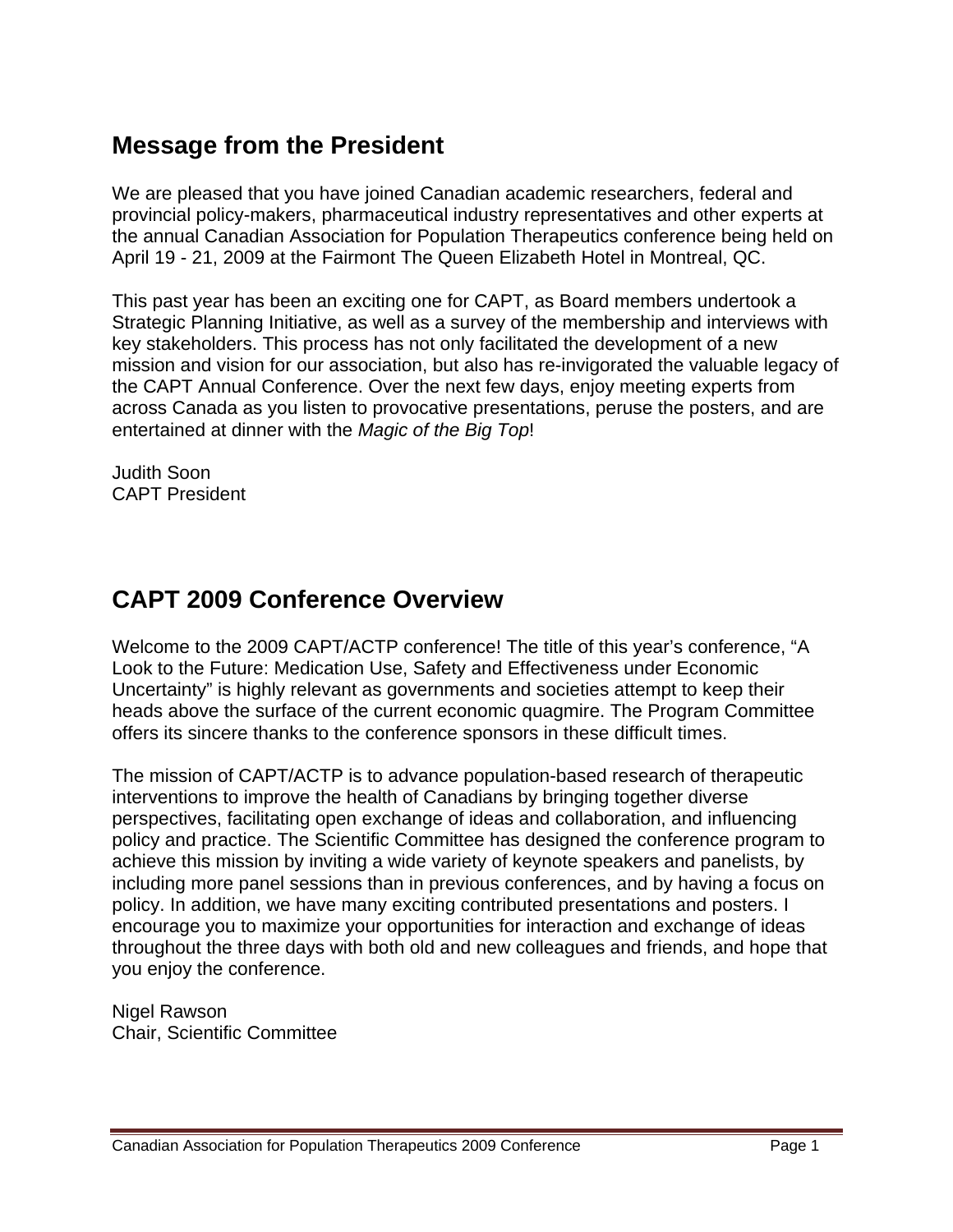# **A Look to the Future: Medication Use, Safety and Effectiveness under Economic Uncertainty**

## **Saturday, April 18th, 2009**

#### **18:00 CAPT Board of Directors Meeting Location: Richelieu Room**

# **Sunday, April 19th, 2009**

**09:00 – 17:00 Registration** 

#### **Satellite Symposium Location: Duluth/Mackenzie Room**

#### **10:30 – 12:00 Paladin Satellite Symposium (Pre-registration required) Putting the patient at the centre of care: Health professionals helping out with "intelligent adherence"**  Chair: Colleen Metge, University of Manitoba

Soubhi Hassan, Department of Family Medicine, Université de Sherbrooke Yola Moride, Faculty of Pharmacy, Université de Montréal Reza Alizadehfar, McGill University Health Centre

#### **12:00 – 13:00 Lunch (Foyer) (Sponsored by Paladin Labs) (All Conference Attendees Welcome)**

#### **Conference Commencement Location: Duluth/Mackenzie Room**

| $13:00 - 13:15$ | <b>Opening Remarks &amp; Welcome</b><br>Judith Soon, University of British Columbia, and President, Canadian<br><b>Association for Population Therapeutics</b>           |
|-----------------|--------------------------------------------------------------------------------------------------------------------------------------------------------------------------|
| $13:15 - 16:00$ | Health Policy Symposium (Sponsored by Merck Frosst Canada Ltd.)                                                                                                          |
|                 | Drug policy and decision making in uncertain times                                                                                                                       |
|                 | Stuart MacLeod (Chair), Executive Director, Child & Family Research<br>Institute, University of British Columbia<br>Optimal therapeutics in the cauldron of uncertainty  |
|                 | Neil MacKinnon, Associate Director, Research & Associate Professor,<br>College of Pharmacy, Dalhousie University<br><b>Current controversies in Canadian drug policy</b> |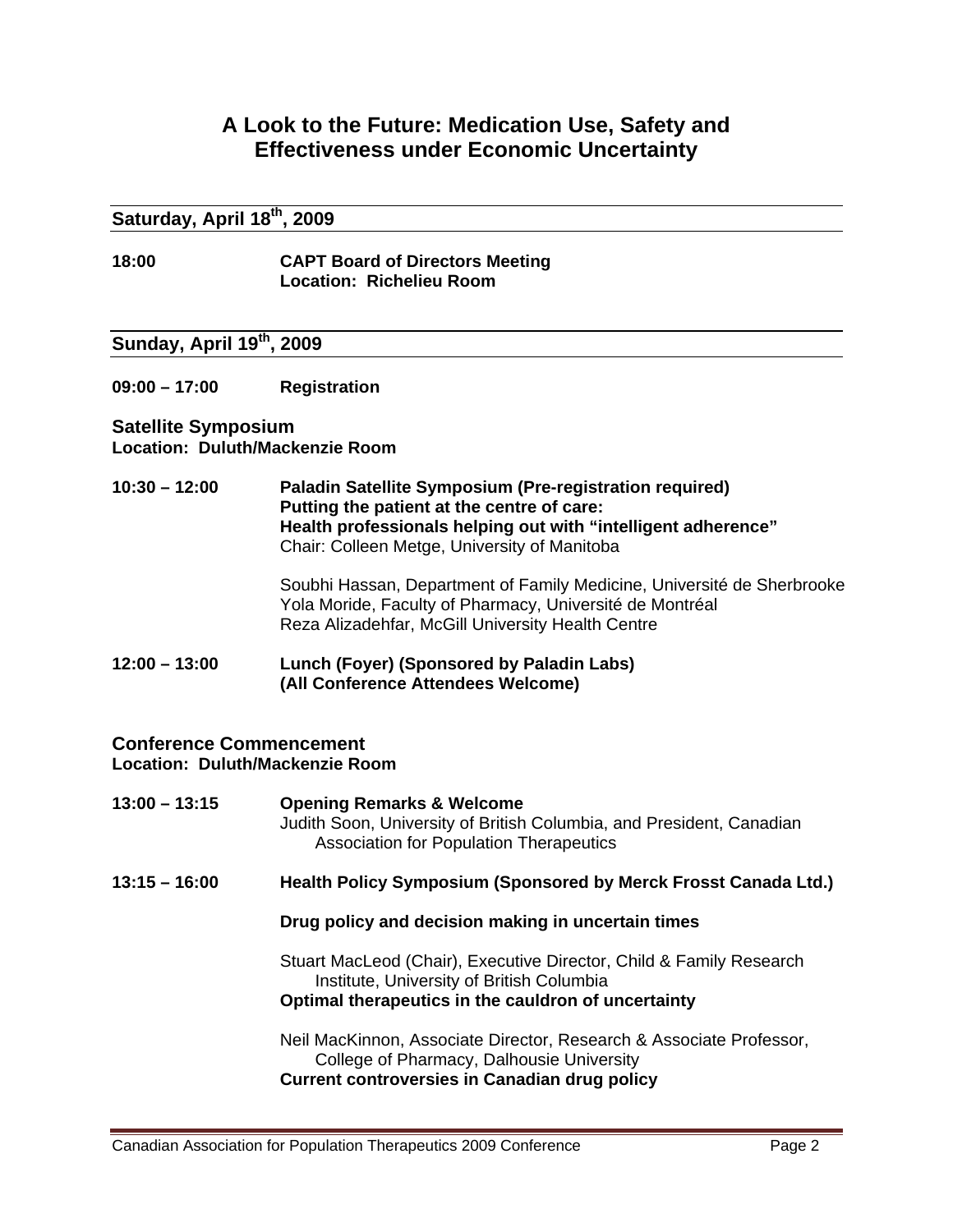Olaf Koester, Director, Drug Management Policy Unit, Manitoba Health and Healthy Living

#### **Utilization Management Agreements: a new policy direction**

Karen Philp, Consultant – Patient Advocacy **Putting what really matters to patients into the heart of health policy: the key to sustainability of our healthcare system**

Dawn Graham, President, Merck Frosst Canada; Chair, Canada's Research-Based Pharmaceutical Companies (Rx&D) **Access to innovative pharmaceuticals: moving from the yes/no imperative to how** 

**16:00 – 16:30 Break (Foyer)** 

#### **16:30 – 17:30 Contributed Oral Presentations**  Chair: Lori-Jean Manness, Merck Frosst Canada

**Oncology drugs in non-small cell lung cancer treatment: actual utilization versus treatment guidelines**  V Giroux, Brogan Inc. (Abstract 13)

#### **Illegal use of prescription drugs prior to the implementation of a province-wide Pharmacy Network**

K Collins, Newfoundland and Labrador Centre for Health Information (Abstract 10)

## **A cluster randomized controlled Trial to Evaluate an Ambulatory primary care Management program for patients with dyslipidemia: TEAM study**

L Lalonde, University of Montreal (Abstract 1)

**Factors associated with taking antihypertensives – a populationbased cross-sectional study of hypertensive patients in the Canadian Community Health Survey**  K Grindrod, University of British Columbia (Abstract 8)

**17:30 – 19:00 Reception & Contributed Poster Presentations (Sponsored by AstraZeneca) Location: Hochelaga 3 to 6** 

#### **\*\* All Posters displayed from 12:00 h Sunday until Monday at 17:30 h in Hochelaga 3 to 6\*\***

#### **Monday, April 20th, 2009**

- **07:30 17:00 Registration**
- **07:30 08:30 Breakfast (Foyer) (Sponsored by Sanofi-Aventis)**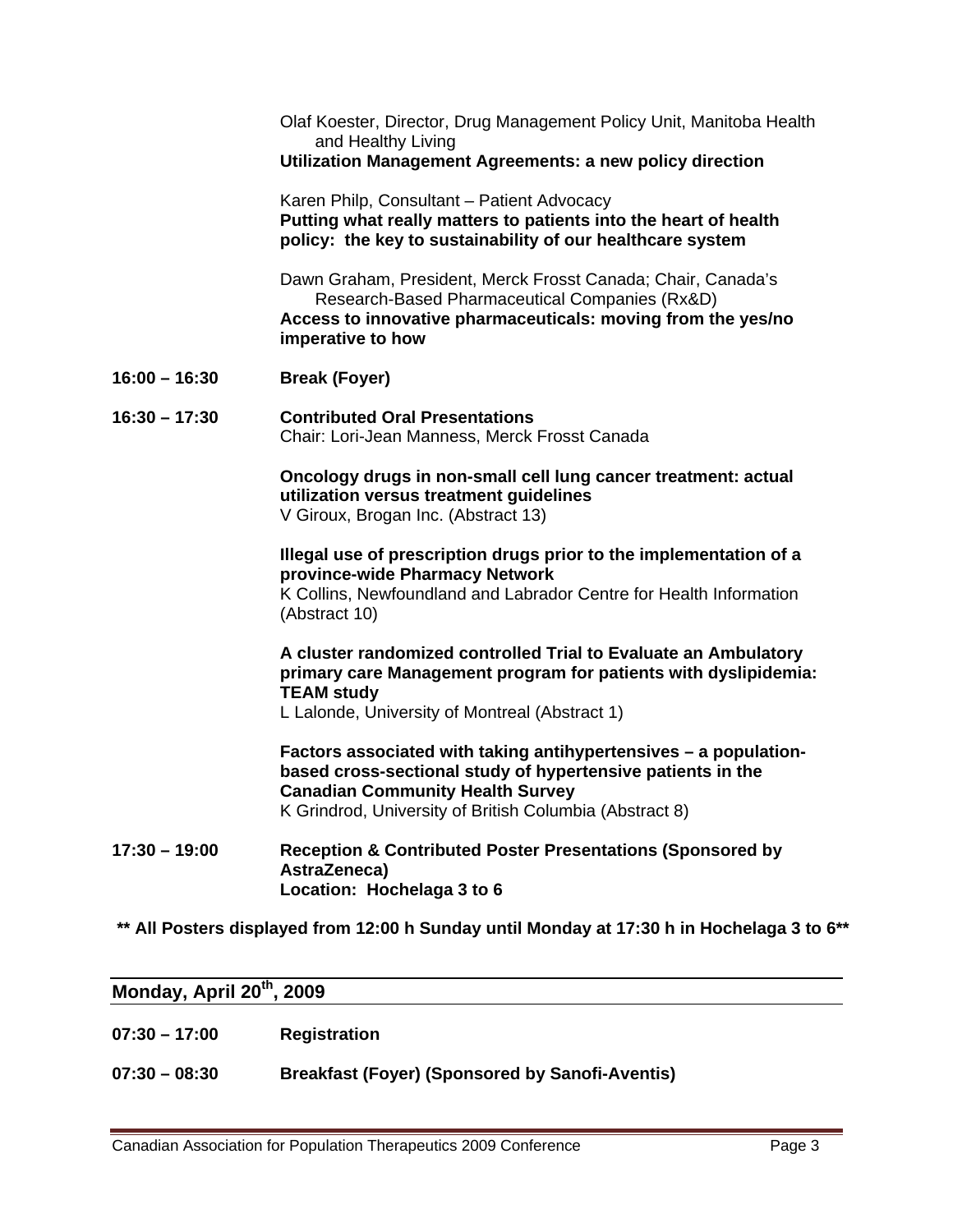#### **Location: Duluth/Mackenzie Room**

**08:30 – 10:00 Pharmacoepidemiology**  Chair: Allan Gillman, IMS Health

Keynote Speaker:

Steve Morgan, Associate Professor and Associate Director, Centre for Health Services and Policy Research, University of British Columbia **The Blockbuster Sunset: what changes in the primary care pharmaceutical market mean for research and policy** 

#### **CAPT Contributed Oral Presentations**

**Macrolide-induced digoxin toxicity: a population-based study**  T Gomes, Institute for Clinical Evaluative Sciences (Abstract 12)

**Fracture risk from cardiovascular medications: a population-based analysis** 

CJ Metge, University of Manitoba (Abstract 9)

**Impact of missing data on potential confounders in perinatal pharmacoepidemiologic studies using administrative databases**  A Berard, University of Montreal and CHU Ste-Justine (Abstract 11)

#### **10:00 – 10:30 Break & Contributed Poster Presentations (Sponsored by CADTH) Location: Hochelaga 3 to 6**

#### **10:30 – 12:00 Pharmacoeconomics**  Chair: Christopher Longo, McMaster University

Keynote Speaker:

Jeffrey Hoch, Associate Professor, University of Toronto, St. Michael's Hospital Centre for Research on Inner City Health

**Frankenstein, Dracula and net benefit regression: what you need to know** 

 **CAPT Contributed Oral Presentations** 

**Economic evaluation of rivaroxaban vs. enoxaparin in Canadian patients undergoing total hip replacement (THR) and total knee replacement (TKR)**  H McDonald, Bayer Inc. (Abstract 6)

#### **The monetary value of a genetic test for muscular adverse events induced by statins**  E Martin, CRCHUM (Abstract 15)

**Validity of a model mapping quality of life scores to utility scores in lymphoma** 

N Mittmann, HOPE Research Centre (Abstract 17)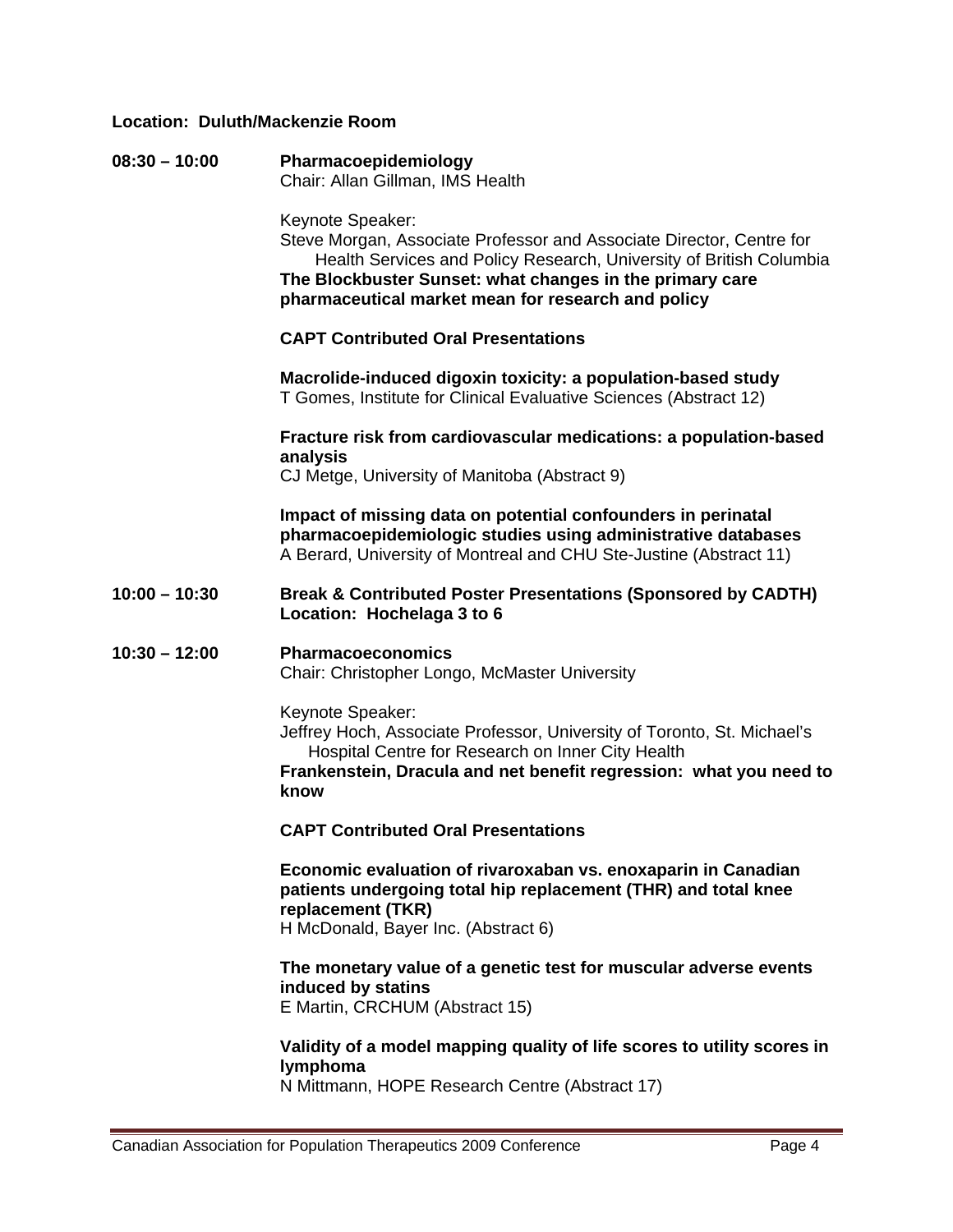| $12:00 - 13:30$ | Buffet Lunch (Sponsored by Pfizer) & CAPT Annual General Meeting<br>All Conference Attendees are Encouraged to Participate                                                                                                                                                                                  |
|-----------------|-------------------------------------------------------------------------------------------------------------------------------------------------------------------------------------------------------------------------------------------------------------------------------------------------------------|
| $13:30 - 14:30$ | e-Prescribing: Opportunities and Directions<br>Chair: Rolf Sebaldt, Clinforma                                                                                                                                                                                                                               |
|                 | Keynote Speaker:<br>Robyn Tamblyn, Professor, Departments of Medicine, and Epidemiology<br>and Biostatistics, McGill University<br>Computerization of prescribing, dispensing & drug management:<br>New opportunities to improve the safety and effectiveness of drug<br>management                         |
|                 | <b>CAPT Contributed Oral Presentation</b>                                                                                                                                                                                                                                                                   |
|                 | ePrescribing: current state, perceived benefits and barriers<br>A Holbrook, McMaster University and St. Joseph's Healthcare (Abstract 7)                                                                                                                                                                    |
| $14:30 - 15:00$ | <b>Break &amp; Contributed Poster Presentations (Sponsored by CADTH)</b><br>Location: Hochelaga 3 to 6                                                                                                                                                                                                      |
| $15:00 - 17:15$ | <b>Health Policy Symposium (Sponsored by GlaxoSmithKline)</b><br>Chair: Colleen Metge, University of Manitoba                                                                                                                                                                                               |
|                 | Incorporating social values into drug reimbursement decision-<br>making: Perspectives from the provinces, the public and the press                                                                                                                                                                          |
|                 | Beth Kapusta, Health care activist<br>Regis Blais, Lay member, Conseil du Medicament du Quebec<br>Ana Johnson, Member, Ontario Health Technology Advisory Committee<br>Ghislaine Cleret de Langavant, Quebec Deputy Health Commissioner for<br><b>Ethics</b><br>André Picard, Health reporter, Globe & Mail |
|                 |                                                                                                                                                                                                                                                                                                             |
| 19:00           | <b>Social Event: CAPT Conference Dinner (Ticket Required)</b><br>Reconnect with the CAPT Community Under The Magic of the Big Top!<br><b>Location: Salon Saint-Francois</b>                                                                                                                                 |

# **Tuesday, April 21st, 2009**

- **07:30 12:00 Registration**
- **07:30 08:30 Breakfast (Foyer) (Sponsored by Novo Nordisk Canada Inc.)**

**CONCURRENT SESSIONS #1 & #2**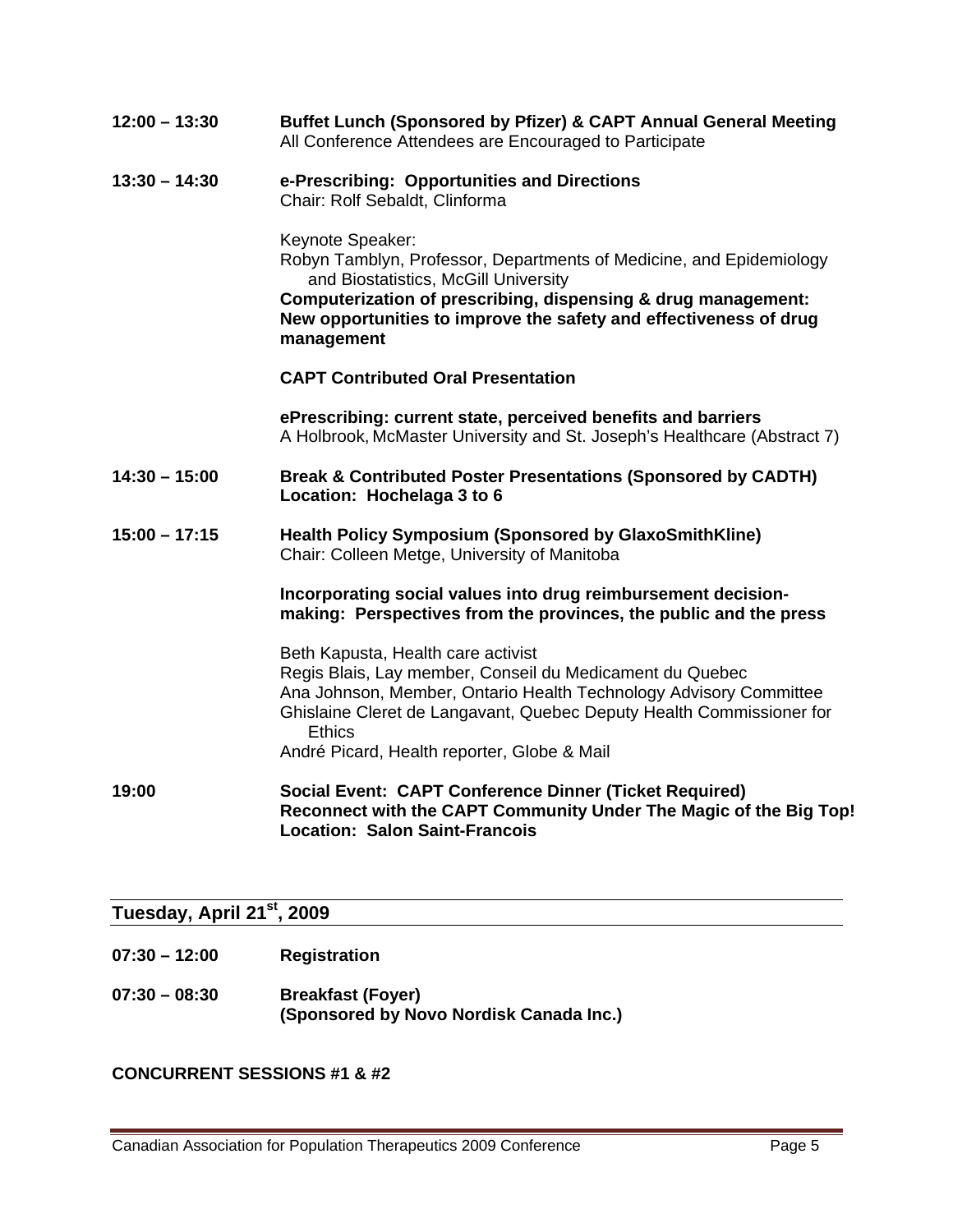#### **Session #1 Location: Duluth/Mackenzie Room**

#### **08:30 – 10:00 Hot Topic**  Chair: John Sproule, Institute of Health Economics

#### **CEDAC/CDR: Past learnings, future directions**

Angela Rocchi, Principal, Axia Research Robert Peterson, Chair, Canadian Expert Drug Advisory Committee Frédéric Lavoie, Director, Patient Access, Pfizer Canada Brian O'Rourke, Vice President, Common Drug Review

#### **Session #2 Location: Hochelaga 6 Room**

#### **08:30 – 10:00 Contributed Oral Presentations**  Chair: Carlo Marra, University of British Columbia

## **Cholinesterase inhibitors and hospitalization for bradycardia: a population-based study**

LY Park-Wyllie, St. Michael's Hospital / ICES (Abstract 4)

# **Patient preferences towards the clinical adoption of pharmacogenomics: a discrete choice experiment and implications for health policy**

AM Issa, University of Houston (Abstract 14)

## **Case series as a tool for therapeutic risk management: a review of the literature**

CN Abou Chakra, University of Montreal (Abstract 3)

#### **Antidepressant medication use during pregnancy and the risk of miscarriage**

HR Nakhai-Pour, University of Montreal and CHU Ste-Justine (Abstract 2)

# **Comparison of sleep quality between benzodiazepine users and non-users**

SG Beland, University of Montreal (Abstract 5)

#### **The unintended effects of prescription contraception: experiences of youth in northern British Columbia**  JA Soon, University of British Columbia (Abstract 16)

**10:00 – 10:30 Break (Foyer)**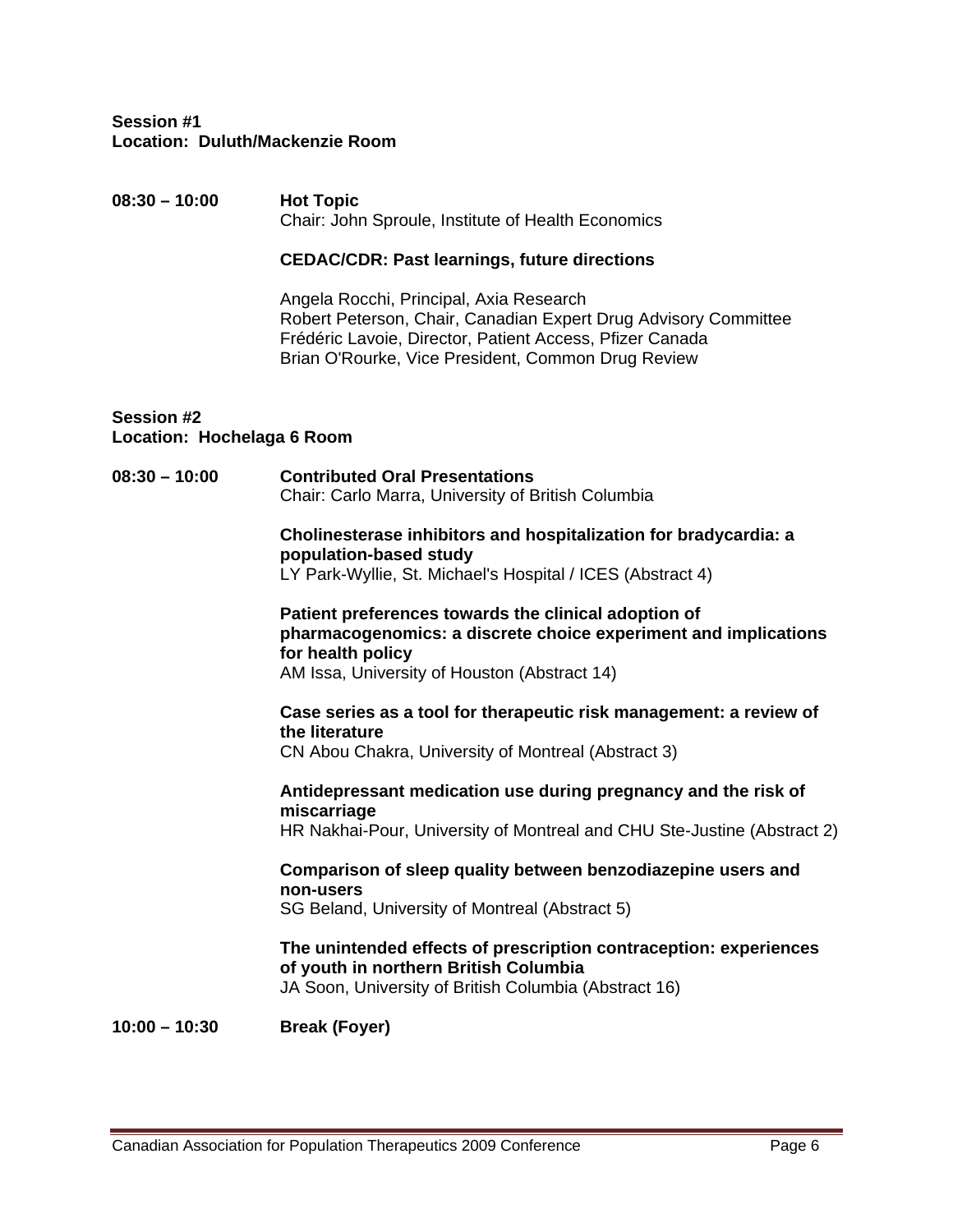## **Location: Duluth/Mackenzie Room**

| $10:30 - 12:00$ | <b>Hot Topic</b><br>Chair: Denis Belanger, Canadian Agency for Drugs and Technologies in<br>Health                                                                                                                                                                        |
|-----------------|---------------------------------------------------------------------------------------------------------------------------------------------------------------------------------------------------------------------------------------------------------------------------|
|                 | <b>Drug Safety and Effectiveness Network</b>                                                                                                                                                                                                                              |
|                 | Diane Forbes, Associate Director, Drug Safety and Effectiveness<br>Network, Canadian Institutes of Health Research<br>Judith Glennie, Director, Submissions/Post-Marketing Effectiveness<br>Research, Planning, Medical and Government Affairs Division,<br>Janssen-Ortho |
|                 | Olaf Koester, Director, Drug Management Policy Unit, Manitoba Health<br>and Healthy Living                                                                                                                                                                                |
|                 | Cynthia Sunstrum, DSEN Project Manager, Office of Pharmaceuticals<br>Management Strategies, Health Canada                                                                                                                                                                 |
|                 | Ingrid Sketris, Professor, College of Pharmacy, Dalhousie University                                                                                                                                                                                                      |
| $12:00 - 12:30$ | <b>CAPT Awards Ceremony / Conference Close</b><br>Chair: Nigel Rawson, GlaxoSmithKline                                                                                                                                                                                    |
| 12:30           | Brown Bag Lunch                                                                                                                                                                                                                                                           |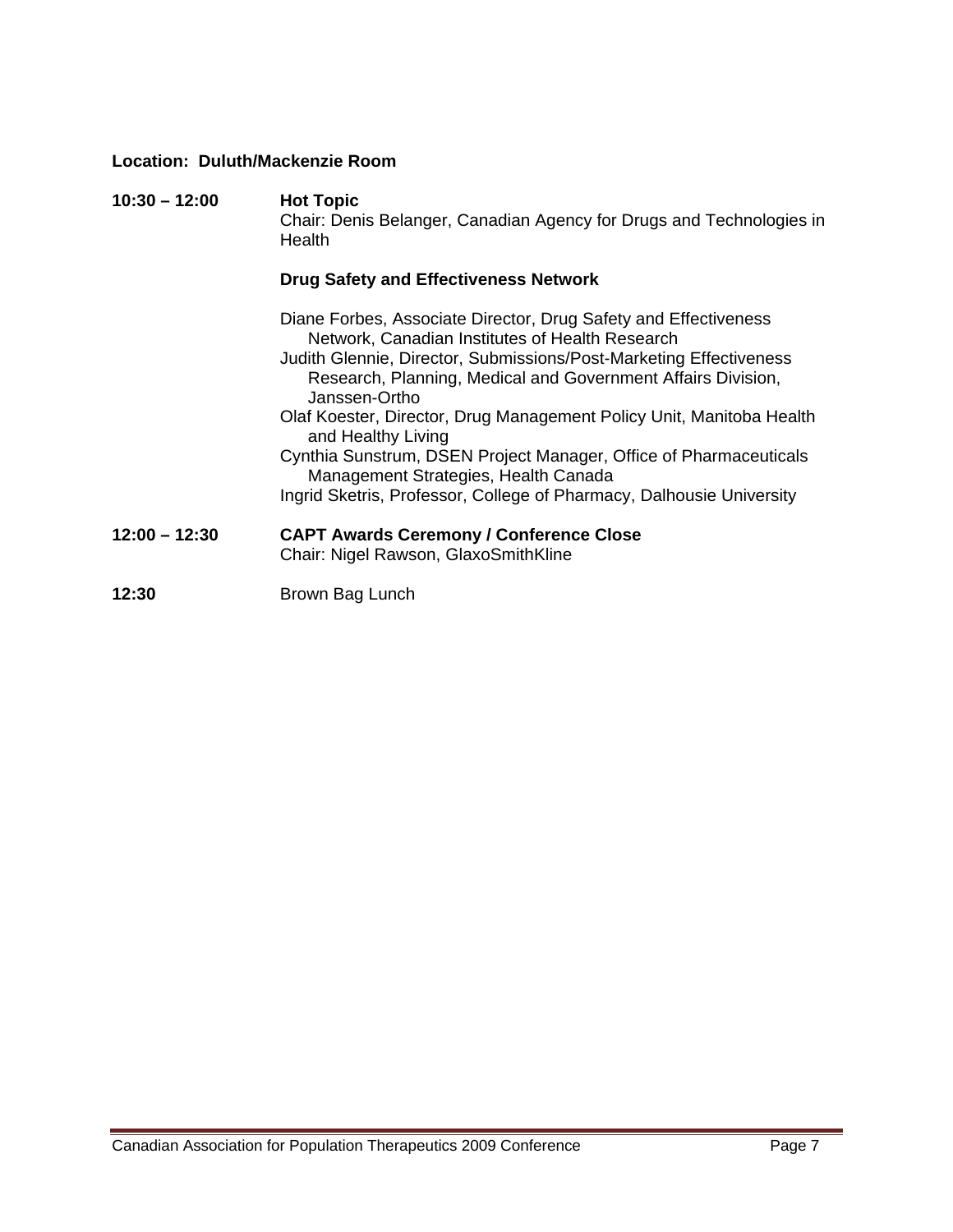# **ORAL PRESENTATIONS**

#### **(Note: Presenting Authors are underlined)**

#### **1 – ENCORE PRESENTATION**

Lalonde L, Villeneuve J, Genest J, Blais L, Vanier MC, Lamarre D, Fredette M, Lussier MT, Perreault S, Hudon E, Berbiche D **A cluster randomized controlled Trial to Evaluate an Ambulatory primary care Management program for patients with dyslipidemia: TEAM study** 

#### **2**

Nakhai-Pour HR, Broy P, Berard A **Antidepressant medication use during pregnancy and the risk of miscarriage** 

#### **3**

Pariente A, Abou Chakra C N, Pinet M, Moore N, Moride Y **Case series as a tool for therapeutic risk management: a review of the literature** 

#### **4**

Park-Wyllie LY, Mamdani MM, Li P, Gill SS, Laupacis A, Juurlink DN **Cholinesterase inhibitors and hospitalization for bradycardia: a population-based study** 

#### **5**

Beland SG, Preville M, Dubois MF, Bosse C, Voyer P, Perodeau G, Berbiche D, Moride, Y **Comparison of sleep quality between benzodiazepine users and non-users** 

#### **6**

Wells P, Diamantopoulos A, McDonald H, Forster F, Lees M **Economic evaluation of rivaroxaban vs. enoxaparin in Canadian patients undergoing total hip replacement (THR) and total knee replacement (TKR)** 

#### **7**

Holbrook A, Hasham S, Keshavjee K, Troyan S **ePrescribing: current state, perceived benefits and barriers** 

#### **8**

Grindrod K, Colley L, Marra C, Lynd L, Koehoorn M **Factors associated with taking antihypertensives – a population-based cross-sectional study of hypertensive patients in the Canadian Community Health Survey** 

#### **9**

Metge CJ, Prior H, Lix L, Leslie WD **Fracture risk from cardiovascular medications: a populationbased analysis** 

#### **10**

Collins K, MacDonald D, El-Aneed A, Donnan J, Gladney N, Bonia K **Illegal use of prescription drugs prior to the implementation of a province-wide Pharmacy Network** 

**11** 

Berard A, Nakhai-Pour HR, Kulaga S **Impact of missing data on potential confounders in perinatal pharmacoepidemiologic studies using administrative databases**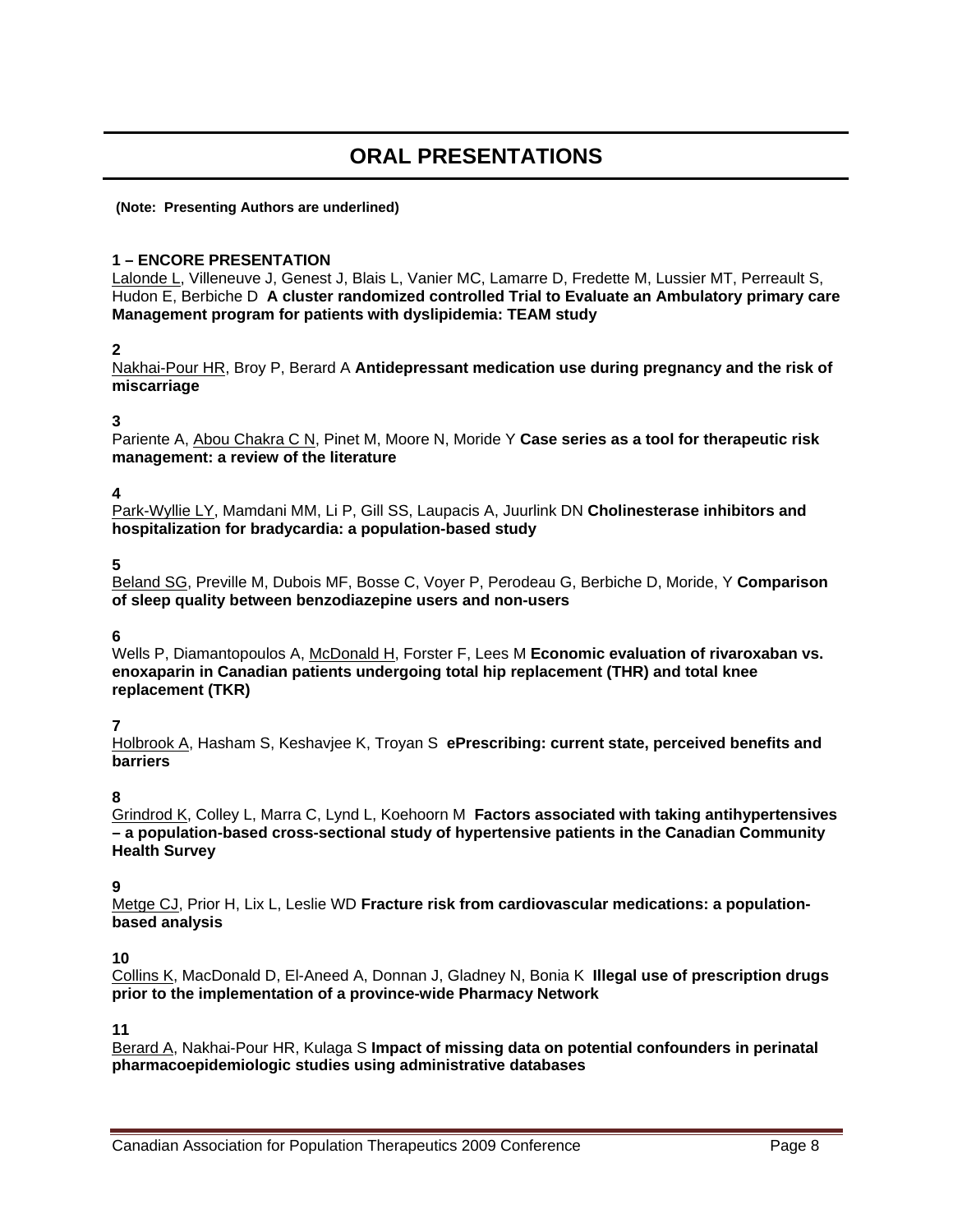Gomes T, Juurlink DN, Mamdani MM **Macrolide-induced digoxin toxicity: a population-based study** 

#### **13**

Giroux V **Oncology drugs in non-small cell lung cancer treatment: actual utilization versus treatment guidelines** 

#### **14**

Issa AM, Tufail W, Hutchinson J, Baliga MP, Tenorio J **Patient preferences towards the clinical adoption of pharmacogenomics: a discrete choice experiment and implications for health policy** 

#### **15**

Martin E, Sheehy O, LeLorier J **The monetary value of a genetic test for muscular adverse events induced by statins** 

#### **16**

Soon JA, Shoveller JA, Reade J **The unintended effects of prescription contraception: experiences of youth in northern British Columbia** 

**17** 

Isogai P, Cheung M, Lathia N, Leighl N, Mittmann N, Working Group on Economic Analysis, NCIC CTG **Validity of a model mapping quality of life scores to utility scores in lymphoma** 

# **POSTER PRESENTATIONS**

#### **18**

Norrie O, Metge C **A stakeholder analysis of consumers' and pharmacists' willingness to accept and provide enhanced pharmacist services: a use of mixed methods to inform on policy implementation** 

#### **19 – ENCORE PRESENTATION**

Selby R, Borah B, McDonald H, Henk J, Crowther M, Wells P **Alignment to prophylaxis guidelines and occurrence of venous thromboembolism after total hip and knee replacement** 

#### **20**

Selby R, Becker D, McDonald H, Cartier S, Crowther M, Wells P **Burden of illness of venous thromboembolism following total hip and total knee replacement in Canada** 

**21** 

Nakhai-Pour HR, Rey E, Berard A **Antihypertensive medication use during pregnancy and the risk of major congenital malformations or small-for-gestational-age newborns** 

#### **22**

Kulaga S, Sheehy O, Broy P, Bérard A **Benzodiazepine use during pregnancy and the risk of major congenital malformations** 

#### **23**

Beard K, Folia C, Ferreira L **Calcium-based phosphate binders lead to increased progression of vascular calcification in chronic kidney disease** 

#### **24**

Farahani P **Clinical bio-equivalent doses versus milligram-equivalent doses of therapeutics for pharmacoeconomic models**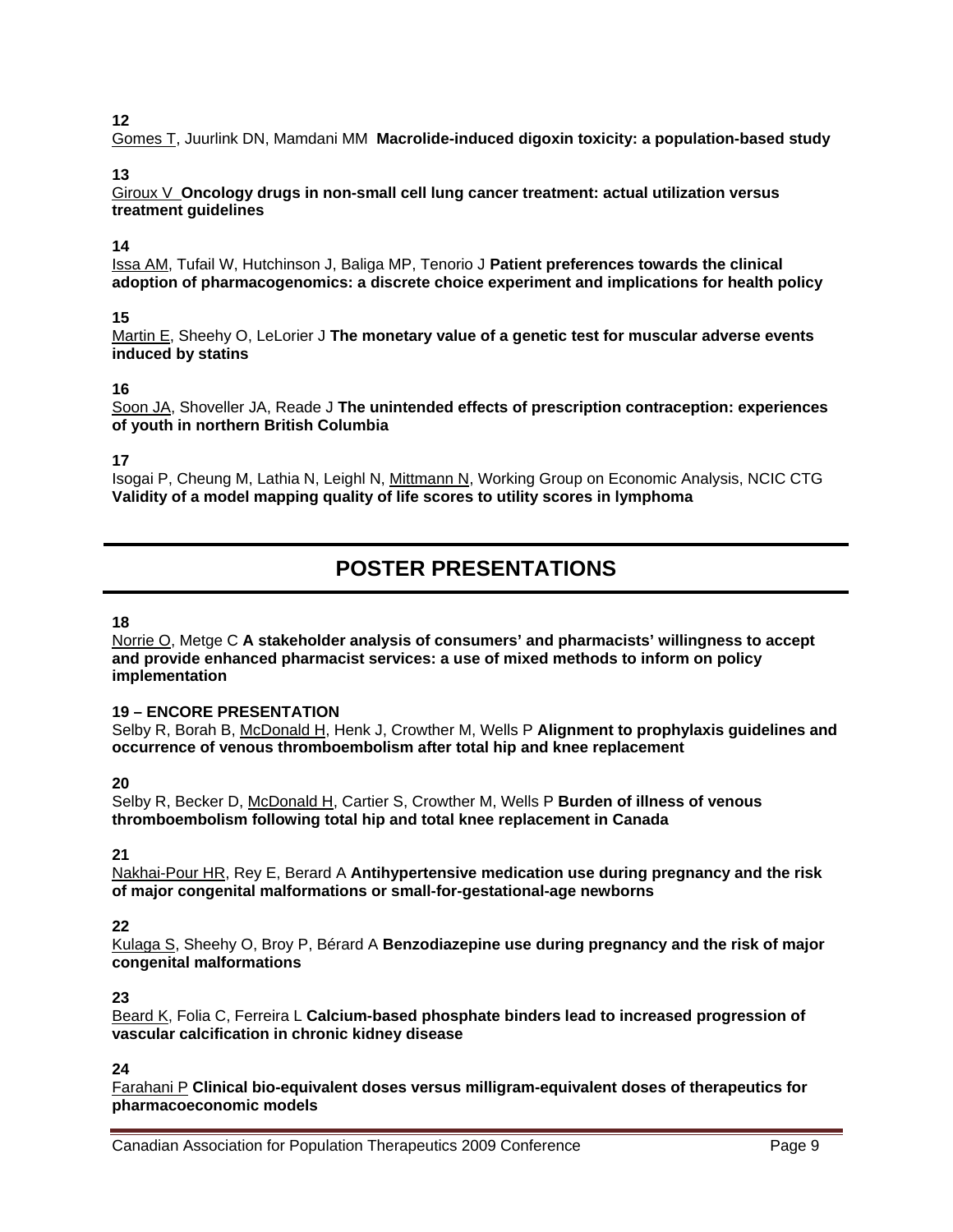#### Farahani P **Essentials of incorporating escalating doses (up-titration) of therapeutics in pharmacoeconomic models**

#### **26**

Béland SG, Pariente A, Tournier M, Lebeau M, Galbaud Du Fort G, Crott R, Ducruet T, Moride Y **Costeffectiveness of antidepressants in the adult patient population of Quebec: persistence as an indicator of effectiveness** 

#### **27**

Beland SG, Pariente A, Berbiche D, Preville M, Moride Y **Impact of frailty on risk management strategies in the elderly population: psychotropic medications as a case study** 

#### **28**

Rey E, David M, Gauthier R, Leduc L, Michon N, Morin F **Costs analysis of the prevention of severe preeclampsia/fetal restriction by dalteparin** 

#### **29**

Wiercioch W, Holbrook A, Folia C, Millar D, Noronha R **Critical appraisal of the development and validation of adverse drug event indicators** 

#### **30**

Koné Péfoyo AJ, Rivard M, Laurier C **Déterminants des variations géographiques de l'usage des médicaments d'asthme au Québec**

#### **31**

Koné Péfoyo AJ, Laurier C, Rivard M **Small-area variations in asthma medication** 

#### **32**

Li KK, Holbrook A, Thabane L, Zardasht G, Teo K, Cook R **Determining the minimal clinically important difference for important outcomes of statin therapy**

#### **33 – ENCORE PRESENTATION**

Bernatsky S, Paterson M, Bhamani A, the Ontario Biologics Research Initiative **Disease-modifying antirheumatic drug (DMARD) exposures and serious infections in seniors with rheumatoid arthritis (RA): a nested case-control study** 

#### **34 – ENCORE PRESENTATION**

Bernatsky S, Paterson M, Bhamani A, the Ontario Biologics Research Initiative **Tuberculosis (TB) in a population-based cohort of seniors with rheumatoid arthritis (RA)**

#### **35 – ENCORE PRESENTATION**

Bernatsky S, Paterson M, Hux J, Bombardier C, the Ontario Biologics Research Initiative **Use of administrative data to determine the potential effects of a national consensus statement on optimal early rheumatoid arthritis (RA) treatment in persons >65**

#### **36 – ENCORE PRESENTATION**

Paterson M, Bombardier C, Bernatsky S, Zagorski B, the Ontario Biologics Research Initiative **Utilization of biologic response modifying drugs (BRMs) by Ontario rheumatology specialists**

**37** 

Clayton N, Oremus M, Tarride J-E, Raina P **Does the Canadian general public support an increase in annual taxes to provide access to an Alzheimer's disease medication?**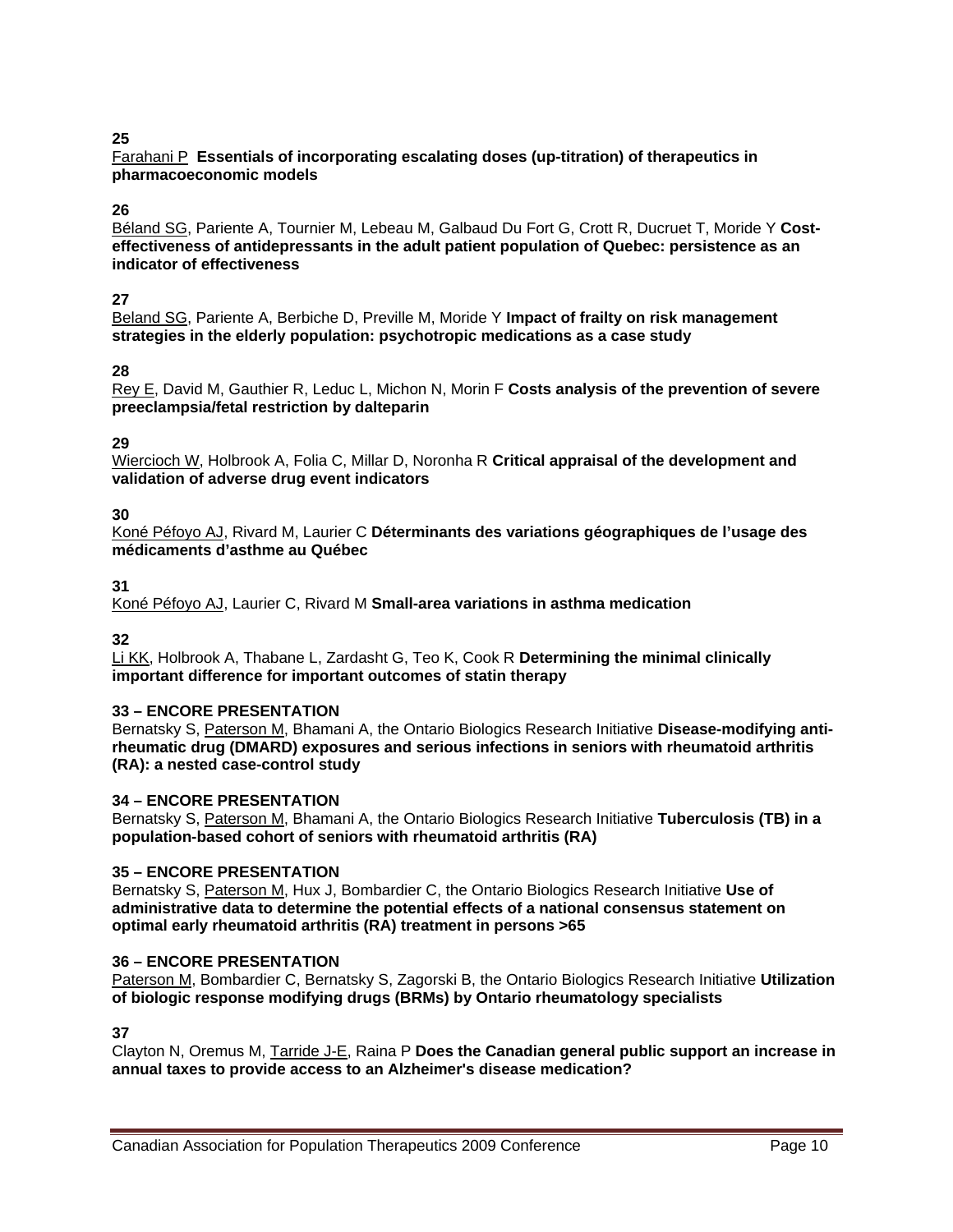Wiercioch W, Holbrook A, Troyan S, Pullenayegum E, Foster G **Drug-related problems in patients with vascular risks**

#### **39**

Woolcott JC, Khan KM, Abu-Laban RB, Lillies B, Marra CA **Emergency department experiences of senior fallers: an operations research analysis**

#### **40**

Santos F, Bérard A **Exposure to anti-infective drugs during pregnancy and the risk of prematurity** 

#### **41**

Moussally K, Koren G, Berard A **Exposure to herbal products during pregnancy and the risk of low birth weight** 

#### **42**

Berard A, St-Andre M **Fluoxetine use during pregnancy and the risk of major congenital malformations** 

#### **43**

WITHDRAWN

#### **44**

Broy P, Bérard A **Gestational exposure to antidepressants and the risk of miscarriage: a review**

#### **45**

Goetghebeur M, Khoury H, Wagner M, Rindress D, Deal C **Growth hormone for treating Turner syndrome in Canada: structuring evidence into the EVIDEM multi-criteria decision analysis framework to support decision making** 

#### **46**

Tarride JE, Oremus M, Clayton N, Raina P **How does the Canadian general public view moderate Alzheimer's disease? Determination of health utility scores** 

#### **47**

Tarride JE, Haq M, O'Reilly D, Xie F, Bowen J, Goeree R **The burden of obesity in adults living in Ontario**

#### **48**

Gladman DD, Psaradellis F, Martel MJ, Illouz O, Guerette B, Sampalis JS **Impact of adalimumab (HUMIRA®) on work productivity in patients with psoriatic arthritis: results from ACCLAIM** 

#### **49**

Gladman DD, Sampalis JS, Martel MJ, Gooch KL, Wong RL, Guerette B **Reliability and validity of the Work Limitations Questionnaire in patients with psoriatic arthritis: results from ACCLAIM**

#### **50**

Guénette L, Gaudet M **Impact of prior authorization on the use of health services: a retrospective cohort study** 

#### **51**

Redina T, Wakim R **Incidence and cost of cardiovascular co-morbidities in diabetic patients** 

#### **52**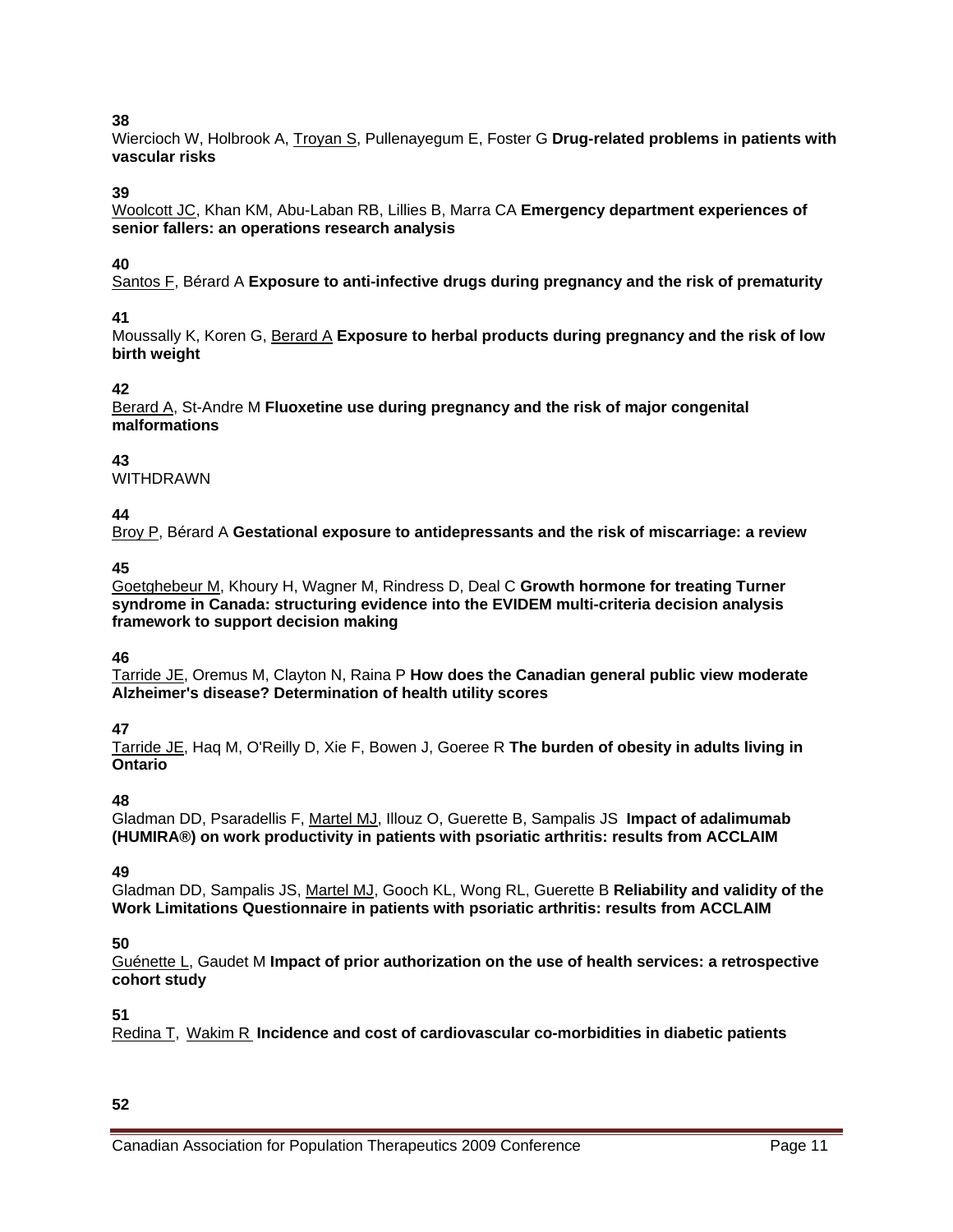Bayoumi I, Holbrook A, Howard M, Schabort I **Interventions to improve medication reconciliation in primary care: a systematic review**

#### **53**

Gillman AF, Carter B **Large scale anonymized longitudinal patient data and its role in better understanding health care provider response to advisories** 

#### **54**

Blais L, Beauchesne M-F, Lemière C, Perreault S, Forget A **New measures of patients' adherence and prescribing patterns: the case of adult patients with symptomatic persistent asthma**

#### **55**

Gagnon E **Pharmaceutical disposal programs for the public: a Canadian perspective**

#### **56**

Dolovich L, Gagnon A, McAiney CA, Sparrow L, Burns S **Pharmacists' perspectives and initial experience with the MedsCheck pharmacist medication review in Ontario** 

#### **57**

Mendelssohn D, Lebner A, Soroka S, Cournoyer S, Da Roza G, Geary D, Beard K, Folia C, Ferreira L **Restricted access to drugs is associated with less optimal mineral metabolism control in hemodialysis patients**

#### **58**

Brassard P, Lowe A-M, Bernatsky S, Kezouh A, Suissa S **Rheumatoid arthritis, its treatments, and the risk of tuberculosis in Quebec, Canada** 

#### **59**

Dragomir A, Angers J-F, Tarride J-E, Rouleau G, Drapeau P, Perreault S **Schizophrenia modeling: factors associated with the risk of being in a specific disease state**

#### **60**

Dragomir A, Angers J-F, Tarride J-E, Rouleau G, Drapeau P, Perreault S **Schizophrenia modeling: Markov model with Monte-Carlo microsimulation** 

#### **61**

Leung VWY, Soon JA, Levine M, Lynd LD, Marra CA **Socioeconomic status of women obtaining emergency contraceptives from pharmacists in British Columbia** 

#### **62**

Chin W, Andrew S **The cost-effectiveness of a blood test for colorectal cancer screening** 

#### **63**

Sanyal C, Asbridge M, Kisely S, Andreou P, Sketris I **The determinants of benzodiazepine (BZD) use among individuals with major depressive episodes (MDE) in Canada**

#### **64**

Tsuyuki R, Beard K, Fitchett D, Jamal S, Lok C, Mendelssohn D **The effects of calcium-based vs. non calcium-based phosphate binders on outcomes among patients with chronic kidney disease: a meta-analysis**

#### **65**

Cyr M-C, Blais L, Beauchesne M-F, Lalonde L, Moisan J, Perreault S, Rahme E **The use of prescribed medications among residents of Quebec covered by a private drug insurance plan: results from the reMed pilot study**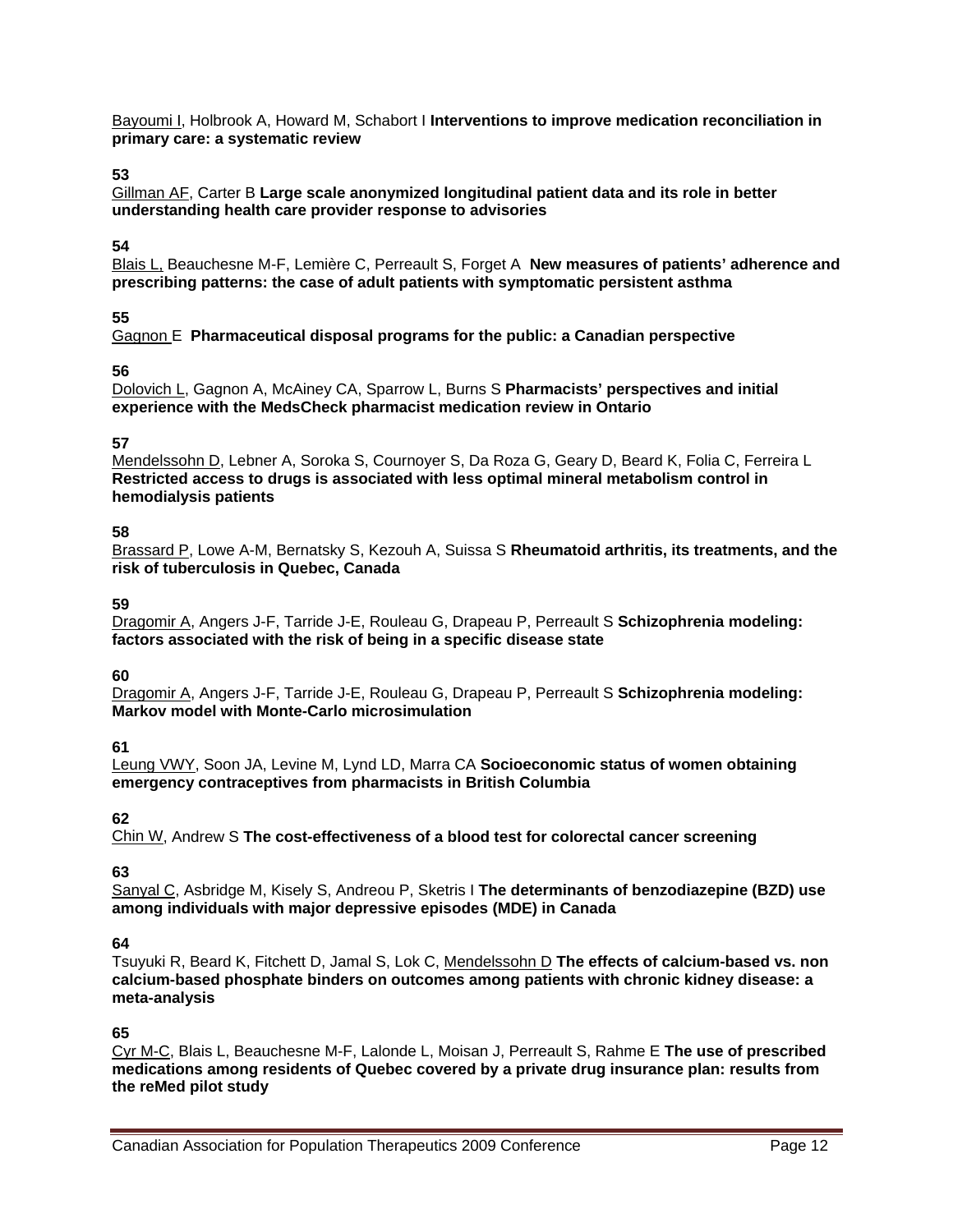Donnan J, MacDonald D, Collins K, El-Aneed A, Gladney N **Trends in the use of potentially harmful medications among seniors prior the implementation of a pharmacy network**

#### **67**

Lynd LD, Colley L, Guimaräes C, Marra CA, Gill S, Simpson S, Meneilly G, Queiroz RHC **Using latent class analysis to model heterogeneity in patients' preferences for alternative routes of insulin delivery for diabetes management**